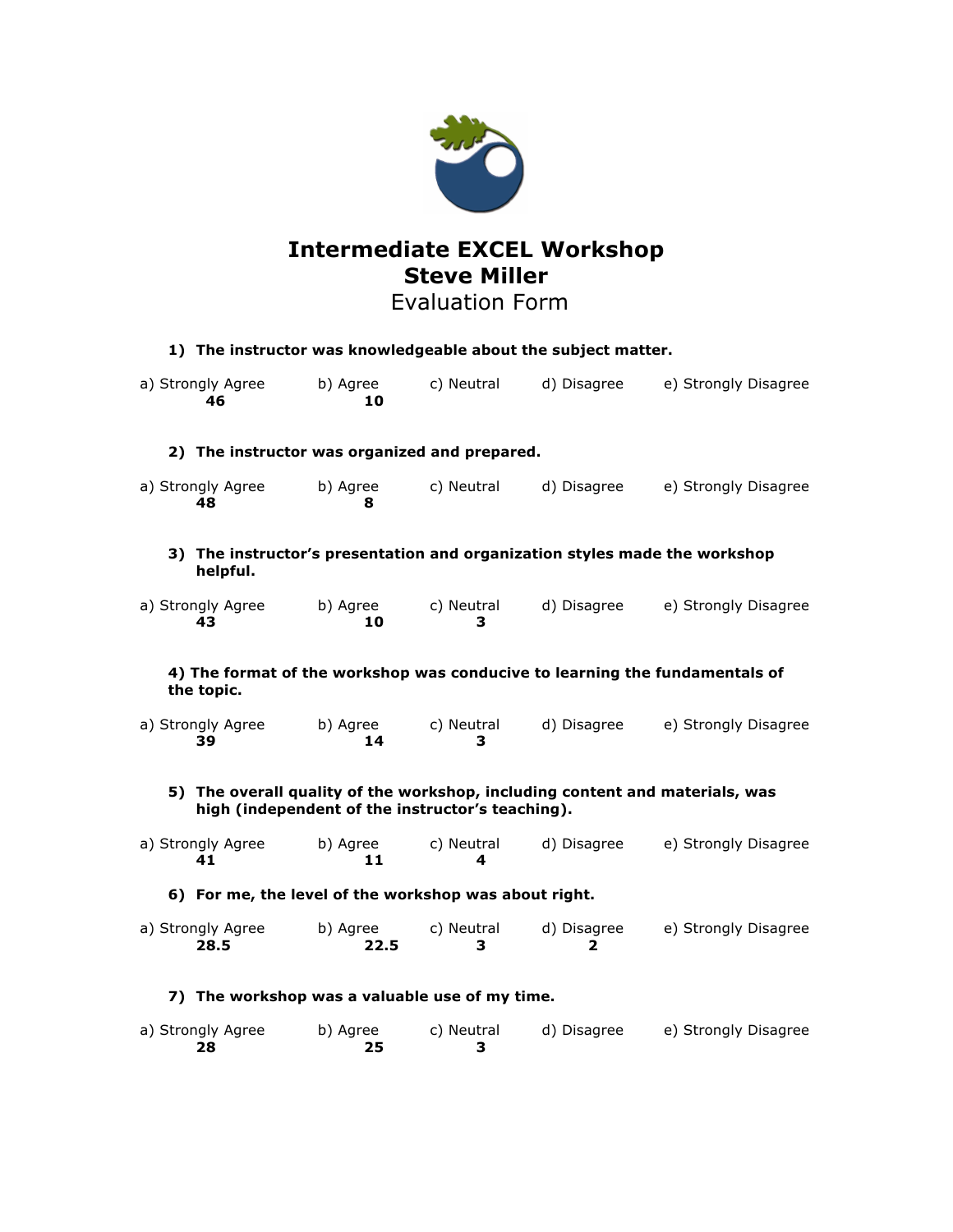### **8) Which aspects of the workshop were the most valuable?**

- Getting to use your own computer; getting to jump worksheets if you need to... meaning due to the multiple worksheets, if you get behind you just wait for the next worksheet instead of perpetually being behind.
- Learning about the Data Analysis Add In; learning about the Name Manager
- General exposure to different functions/ tricks
- Did a great job opening my eyes to what I don't know!
- The use of formulas like FV, PV.
- I like the repetitive piece of it where you showed us something & then had us do it on our own (so we remember it better) + multiple worksheets.
- It was all good review, the if then part was probably the best part
- Regression, naming cells.
- If functions and data analysis  $+$  graphing
- The formulas we need for class
- All very useful
- Learning the data analysis
- IF functions
- Everything, in particular relating stuff to our classes
- Financial analysis tools
- Learning how to run different types of formulas & shortcuts; very applicable for classes
- Learning to name, IF statements, PV/FV, data analysis, simulations
- Things that would have already helped on homework, especially the namer tool.
- Org themes (sp?)
- FV, PV, regressions, summary stats
- Learning new functions in Excell so it can do some of the work
- Learning shortcuts & new functions
- Tricks w/ formulas & If statements
- Going through examples
- The part where we learned about excel
- All of them
- Learning new ways to make calculations in excel cleaner/ easier (like naming variables)
- Stats tools
- Using \$
- Going through equations & having helpers
- Breadth of topics covered
- The way he drives us into a more "friendly" excel. He also gave us a couple of tricks/ commands/ info that gonna be useful.
- Stats, discounting
- Definitely the stats & data analysis tool demonstration, histogram graphing and formula/cell renaming & identification exercises.
- Regressions, simulations, data analysis, shortcuts
- I liked how he showed us formulas that will likely come up in our classwork or future job
- VERY organized workbook, with creative problems to solve, wide variety of Excel skills involved; ability to go ahead if you wanted to.
- Learning the various tricks to make things easier, such as switching column & rows etc.
- Just like last time, very valuable skills were learned

# **9) Which aspects were the least valuable?**

- All valuable
- Most topics outside of what is listed in  $#8$
- Had to go over things too quickly for them to sink in @ all.
- All were valuable.
- $N/A$
- Beginning topics.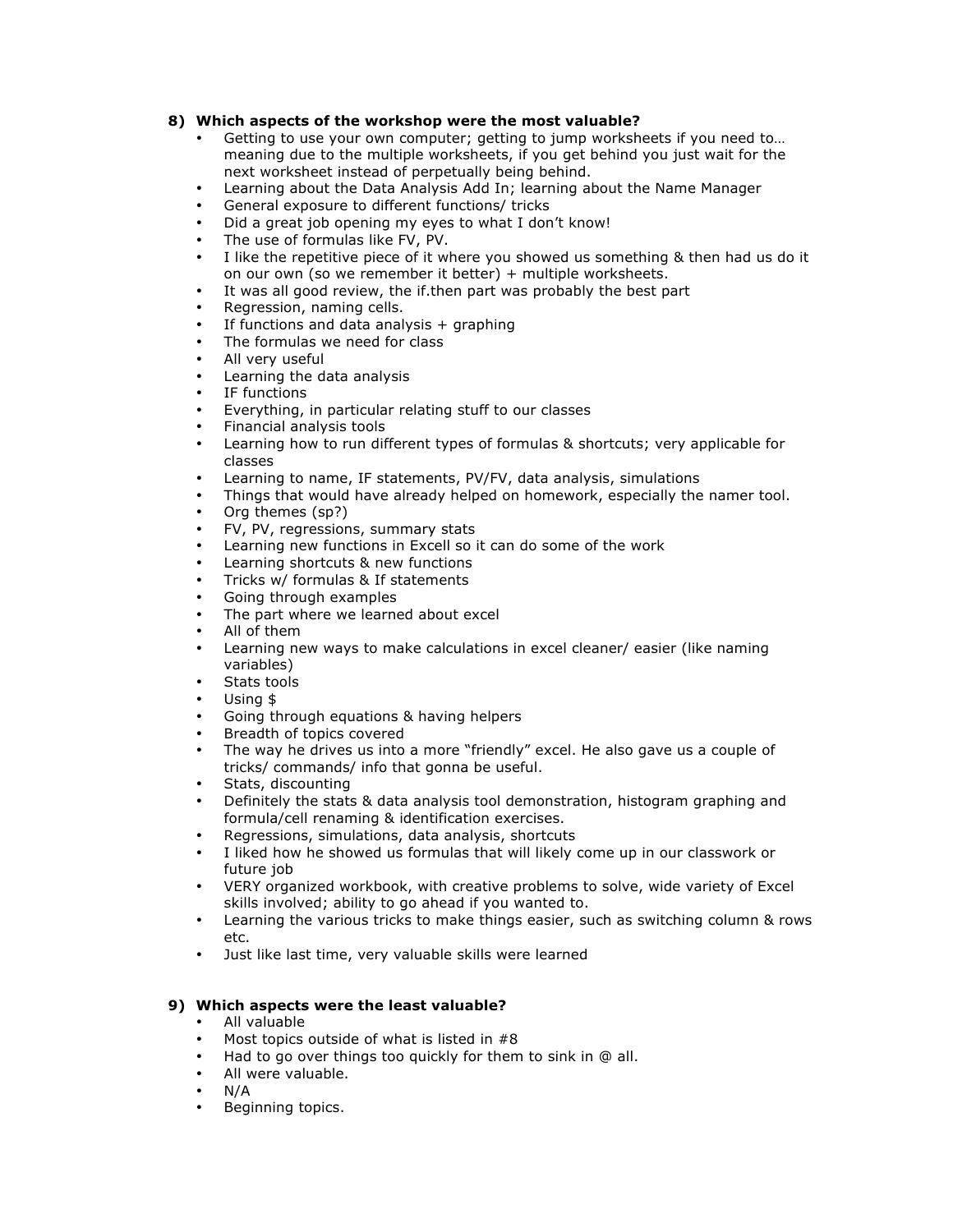- Common things like histograms & scatterplots.
- It's all good stuff
- Beginning dragging  $#$  except for the non-linear
- Graphing
- The review @ the beginning
- $N/A$ <br>•  $l$
- Just the beginning review
- n/a
- too long/ durde (sp?)
- review of basic workshop
- graphing basic graphs
- going through multiple examples
- the part that I couldn't understand
- going over the same topic by doing several examples- I think 1 example is enough
- all good
- speed
- moving data, naming cells
- Nothing comes to mind.
- Nothing
- I found it all valuable

## **10) What suggestions do you have for improving the workshop?**

- Free coffee & biscuits
- Advertising content before workshop (like you did in the beginner workshop)<br>• Coordinating w/ what Alison Horst is covering in stats lab
- Coordinating w/ what Alison Horst is covering in stats lab
- Earlier in the day, I can't focus  $@$  5pm very well  $@$
- Nothing was lacking considering the scope of the workshop.
- Have a take-away print out of valuable formulas
- n/a
- None
- Include how to do on a Mac!
- $N/A$
- No review in beg.
- n/a
- more sessions
- room with windows
- make excel easier to use.
- None- it's a great workshop
- Hands on/ worksheet style was great  $\rightarrow$  it would be cool if it was organized so you could go back and teach yourself though
- Go a little slower
- More practice problems
- S-L-O-W-E-R
- Keep doing this workshop
- I, personally, wish I had a better quantitative skillset prior to attending, but Steve was great.
- He went way to fast going through the materials
- Maybe another person to help individuals w/o slowing the pace of the class; a handout w/ shortcuts and descriptions of how to repeat exercizes (sic) & commands.
- He sometimes went through certain explanations too quickly
- Nothing!
- I would like to see more explanations of creating formulas, & maybe move a little slower; I also think it would be more valuable to design a step-by-step workbook for us to move through on our own. We de don't really need a physical teacher for this class, & I think the alternative could be more valuable and allow everyone to go through @ their own pace.
- N/A